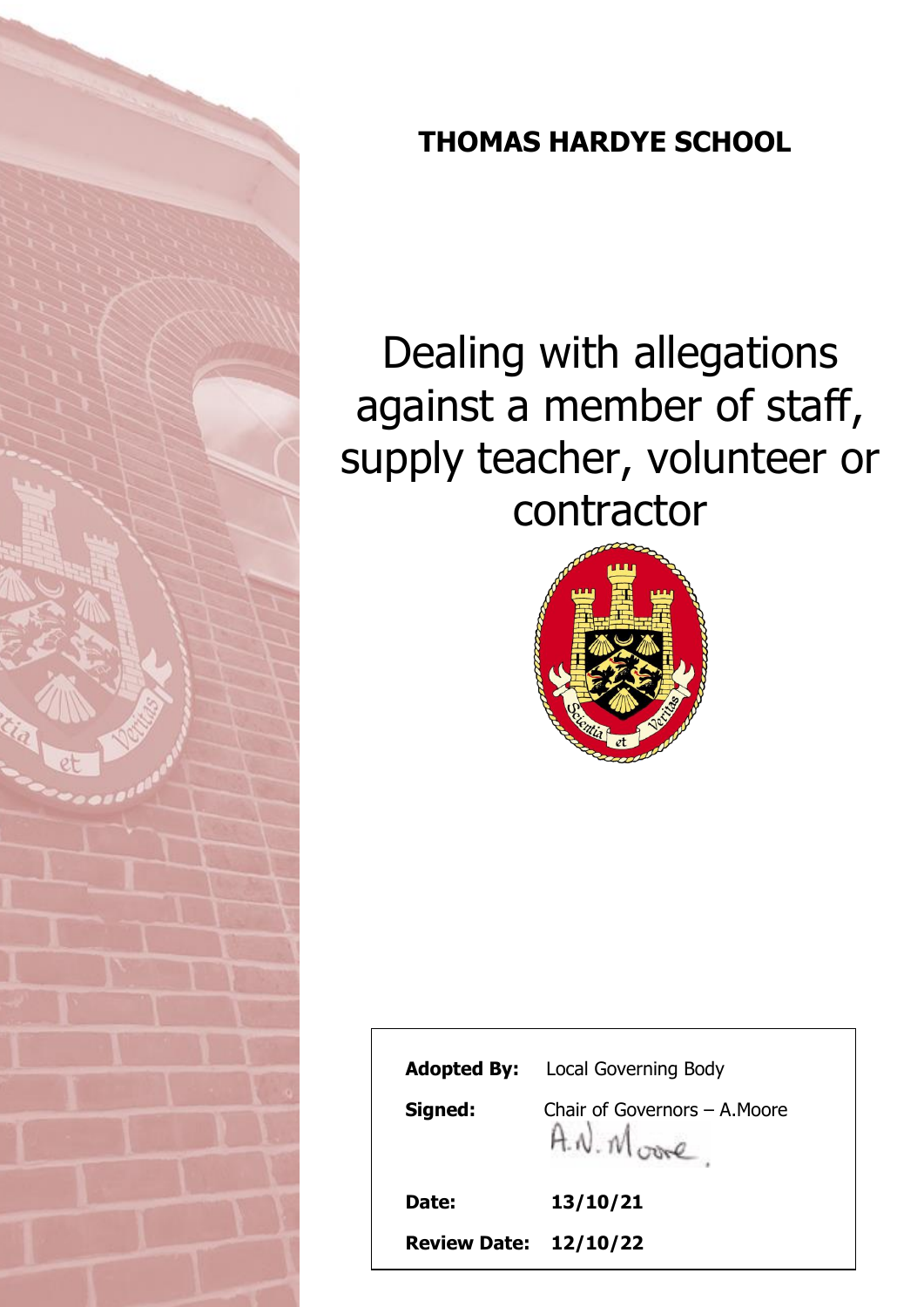#### **THE THOMAS HARDYE SCHOOL**

#### **DEALING WITH ALLEGATIONS OF ABUSE AGAINST MEMBERS OF STAFF AND VOLUNTEERS**

# **1 INTRODUCTION**

1.1 All children and adults have a fundamental right to be protected from harm.

1.2 The Governors of have a duty to safeguard and promote the welfare of children and create and maintain a safe learning environment (section 175 of the Education Act 2002). Schools should identify where there are child welfare concerns and take action to address them, in partnership with other organisations where appropriate, and in accordance with local inter-agency procedures.

1.3 School staff have a positive role to play in child protection, as their position often allows them to be able to observe outward signs of abuse and changes of behaviour in children,  $as$ documented in The Thomas Hardye School Child Protection Policy.

1.4 Because of their role however, they are also open to accusations of abuse. Such allegations may be true, but they may also be false, misplaced or malicious.

1.5 To fulfil its commitment to the welfare of children, The Thomas Hardye School has a procedure for dealing with allegations of abuse against members of staff and volunteers.

1.6 The procedure aims to ensure that all allegations are dealt with fairly, consistently and quickly and in a way that provides protection for the child, whilst supporting the person who is the subject of the allegation.

1.7 In the event that a member of staff does not wish to report an allegation directly, or they have a general concern about malpractice within The Thomas Hardye School reference can also be made to the *Whistle blowing policy.* 

1.8 The procedure complies with the framework for managing cases of allegations of abuse against people who work with children, as set out in relevant guidance and in the local interagency procedures. The procedure has been agreed following consultation with the recognised trade unions.

1.9 The policy should be read in conjunction with *Whistleblowing Policy and Staff Code of* Conduct.

1.10 A summary of the procedure can be found at Appendix A to this document.

### **2 SCOPE**

2.1 The procedure applies to all adults employed by the school or all adults volunteering in the school.

2.2 The procedure is recommended to all school Governing Bodies for adoption.

**2.3 The Local Authority will not accept liability for any actions, claims, costs or expenses arising out of a school's decision not to follow this recommended procedure, where it is found that the school's Governing Body has been negligent or has acted in an unfair or discriminatory manner.**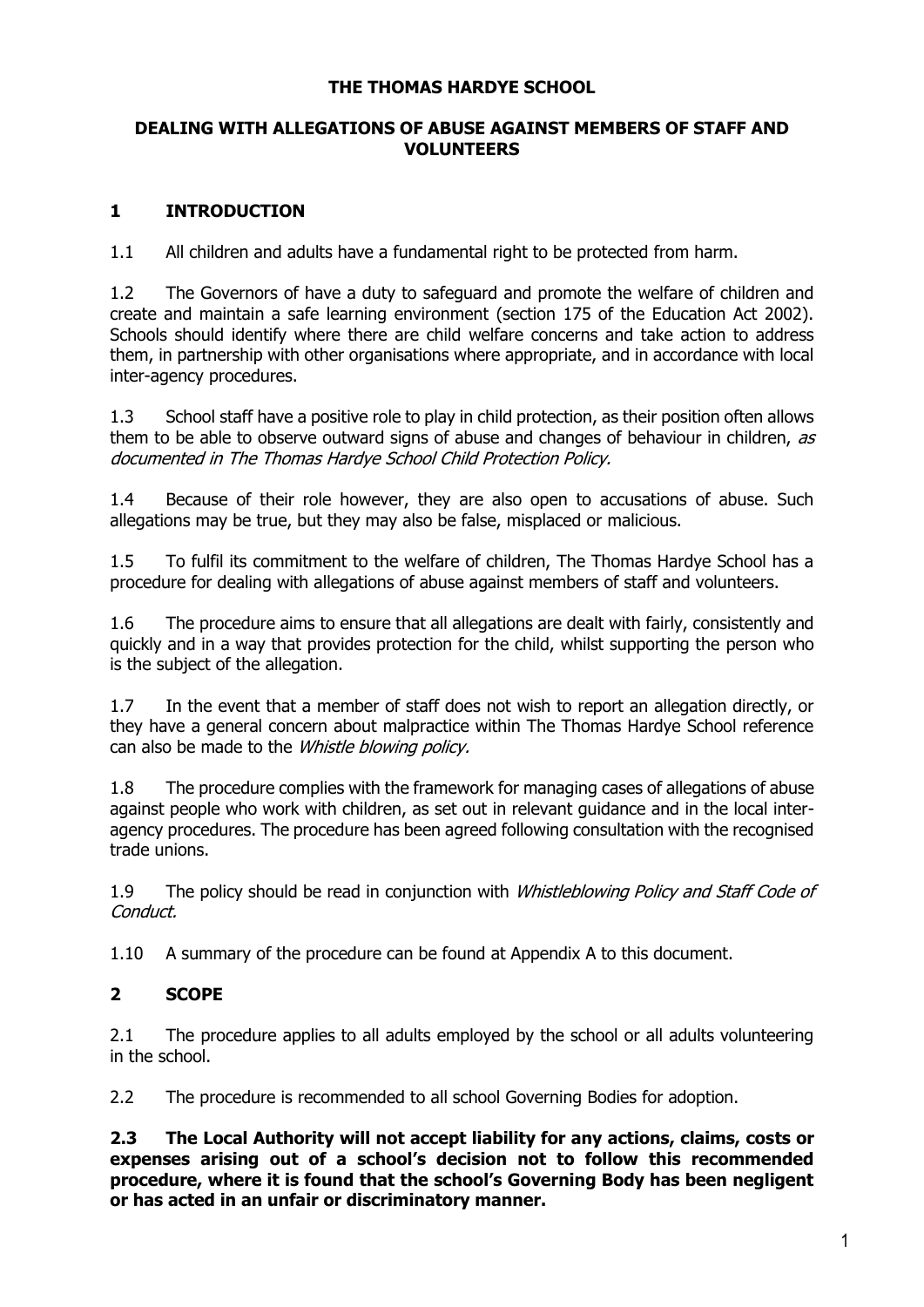# **3 GENERAL PRINCIPLES**

3.1 The following procedure should be used in respect of all cases in which it is alleged that a member of staff or a volunteer in the school has:

- behaved in a way that has harmed a child, or may have harmed a child, or;
- possibly committed a criminal offence against or related to a child, or;
- behaved towards a child or children in a way that indicates s/he is unsuitable to work with children.
- behaved or may have behaved in a way that may indicate they are unsuitable to work with children regardless of involvement of children. Transferrable risk and associated triggers must be considered. An example would be a member of staff is involved in an incident of domestic violence at home.

3.2 In addition, the procedure also applies if a concern arises about a member of staff in his/her private life which indicates that they may be unsuitable to work with children.

3.3 It is imperative that everyone who deals with allegations of abuse maintains an open and enquiring mind. Even allegations that appear less serious must be followed up and taken seriously. The procedure aims to provide effective protection for the child and support for the person who is the subject of the allegation.

#### 3.4 **Timescales**

3.4.1 It is in everyone's interests to resolve cases as quickly as possible, consistent with a fair and thorough investigation and avoid unnecessary delay. Indicative timescales for each stage of the process are set out in section 4. However, it is recognised that the time taken to investigate and resolve individual cases may depend on a variety of factors, including the seriousness and complexity of the case.

#### 3.5 **Confidentiality**

3.5.1 Whilst an allegation is being investigated, every effort should be made to maintain confidentiality (see The Thomas Hardye School Data Protection Policy, Freedom of Information Policy and Privacy Statement). It might be necessary however, for staff to be informed so far as is necessary, particularly in the case of allegations involving Headteachers.

3.5.2 Consideration will also need to be given as to whether to make a brief statement to parents of children in the school to provide an element of reassurance and to continue to provide information throughout the investigation.

3.5.3 The police will not normally provide any information to the press or media that might identify an individual, unless or until the person is charged with a criminal offence.

### 3.6 **Information Sharing**

3.6.1 During an initial evaluation of the case, or strategy discussion (see section 4.3.4), the agencies concerned should share all the relevant information that they have about the person who is the subject of the allegation and about the alleged victim.

3.6.2 If applicable and where possible, the police and children's services social care should obtain consent from the individuals concerned to share the statements and evidence they obtain during the course of their investigations with the school for disciplinary purposes. This should be done as the investigation proceeds rather than after it is concluded. When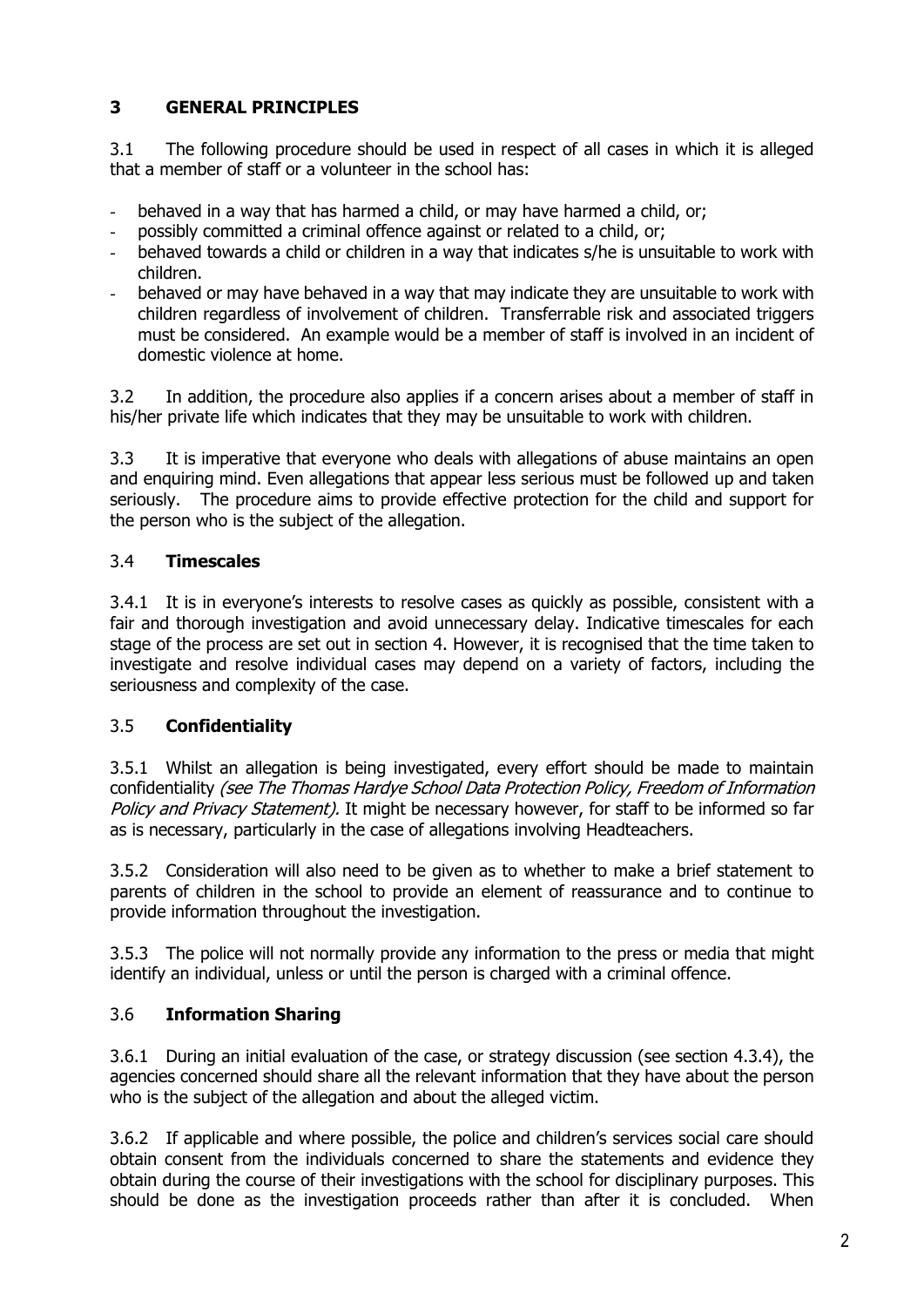considering further action, schools should therefore take account of any relevant information obtained in the course of those enquiries.

# 3.7 **Suspension**

3.7.1 Suspension should not be seen as an automatic response to an allegation. A person must not be suspended without careful consideration, taking into account the seriousness and plausibility of the allegation and the risk of harm to the pupil concerned. Suspension should therefore be intended as a safeguard for both the child making the allegation and the member of staff against whom the allegation has been made.

3.7.2 In general, suspension should only be considered in any case where there is cause to suspect a child is at risk of significant harm, it is necessary to allow any investigation to continue unimpeded or is so serious that if proven it might be grounds for dismissal.

3.7.3 The power to suspend is vested in the Headteacher/governing body. However, it would be appropriate for the views of the police/children's services social care to be canvassed prior to any final decision being made as to whether to suspend a member of staff. In any event, suspension should only follow after discussion with the Local Authority Designated Officer (LADO) /HR Officer.

3.7.4 If the initial suspension meeting takes place prior to the strategy discussion, care should be taken in relation to the amount of information given to the member of staff.

3.7.5 Schools should also consider whether the result that would be achieved by suspension could be achieved by alternative arrangements, such as paid leave of absence, additional supervision, undertaking different duties at school or at home.

3.7.6 A decision to suspend can be made at any stage during the investigation process, reviewed in the light of new evidence and should be carried out in accordance with the procedure set out in The Thomas Hardye School Disciplinary Policy.

3.7.7 Suspension or alternative measures should be in place for as short a length of time as possible and if it is agreed that a member of staff is to return to work, careful planning needs to take place to ensure the situation is managed as sensitively as possible.

### 3.8 **Records**

 $\overline{a}$ 

3.8.1 It is important that a clear and comprehensive summary recording the outcome of any allegations is kept on a person's file and a copy provided to the individual.

3.8.2 All documents relating to an investigation must be retained until at least the person has reached normal retirement age or for a period of 10 years from the date of the allegation, if that is longer. This includes all allegations, even if unfounded or malicious (refer to definitions at Appendix B). This enables accurate information to be given in response to any future request for a reference and will help provide clarity where a future CRB disclosure reveals police information that an allegation was made but did not result in a prosecution or conviction. Such a record also serves to protect the employee from unnecessary reinvestigation if allegations resurface after a period of time.

3.8.3 Some cases must be reported to the DCSF for consideration of including the person on List 99 or consideration by the General Teaching Council (GTC)<sup>1</sup>. (see Step 5, Referral).

<sup>1</sup> Please note that List 99 is to be abolished in 2008 and replaced by a vetting and barring scheme.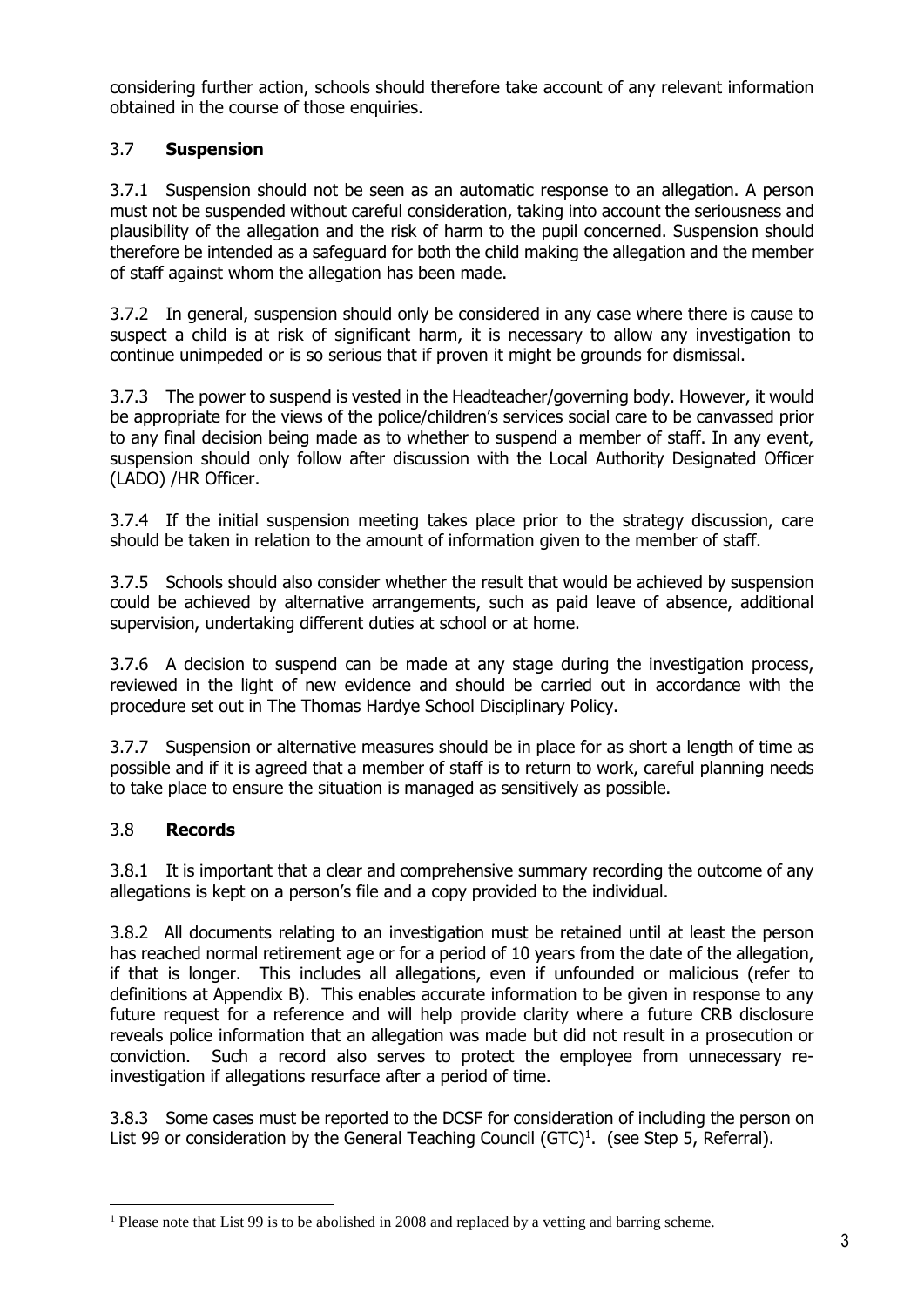3.8.4 A copy of the allegation should also be placed on the pupil's file, together with a written record of the outcome.

# 3.9 **Support**

3.9.1 Parents or carers of a child or children involved should be told about the allegation as soon as possible (with the proviso of 4.2.3). They should also be kept informed about the progress of the case, including suspension and told the outcome where there is not a criminal prosecution. This also includes the outcome of any disciplinary process.

3.9.2 In cases where a child may have suffered significant harm, or there may be a criminal prosecution, children's services social care or the police as appropriate, should also consider what support the child, children and their parents may need.

3.9.3 The school should keep the person who is subject of the allegations informed of the progress of the case and consider what other support is appropriate, such as making them aware of the Staff Counselling Service where appropriate. If the person is suspended, they should be kept informed about developments at the school. Social contact with colleagues and friends at the school should not necessarily be precluded.

3.9.4 A Guidance leaflet (see Appendix 1 of the toolkit) will be made available to all staff who are facing an allegation of child abuse. It would also be appropriate for schools to ask the individual whether welfare counselling or the support of a medical adviser (Occupational Health) would be beneficial.

3.9.5 Depending on the circumstances of the alleged abuse, support for others at the school, both staff and pupils might also need to be considered.

3.9.6 If the allegations are unfounded and no action is to be taken against the member of staff, the Head/Chair of Governors should still consider whether counselling and/or informal professional advice might be appropriate for all parties, to help rebuild confidence where necessary. Phased return on full pay for the member of staff could be considered and/or the provision of a mentor. A meeting with the employee and their union representative to discuss such matters would also be helpful.

### 3.10 **Resignations**

3.10.1 The fact that a person tenders their resignation must not prevent an allegation being followed up in accordance with the procedure outlined at section 4.

3.10.2 It is important that every effort is made to reach a conclusion in all cases, including any in which the individual concerned refuses to co-operate with the process.

3.10.3 Compromise agreements must not therefore be used in any allegation cases.

### 3.11 **Oversight and Monitoring**

3.11.1 The LADO has overall responsibility for the oversight of the procedures for dealing with allegations, and will provide advice and guidance to schools, as appropriate.

3.11.2 The LADO will also monitor the progress of cases and liaise with the police and other agencies to ensure that cases are dealt with as quickly as possible, consistent with a fair and thorough process.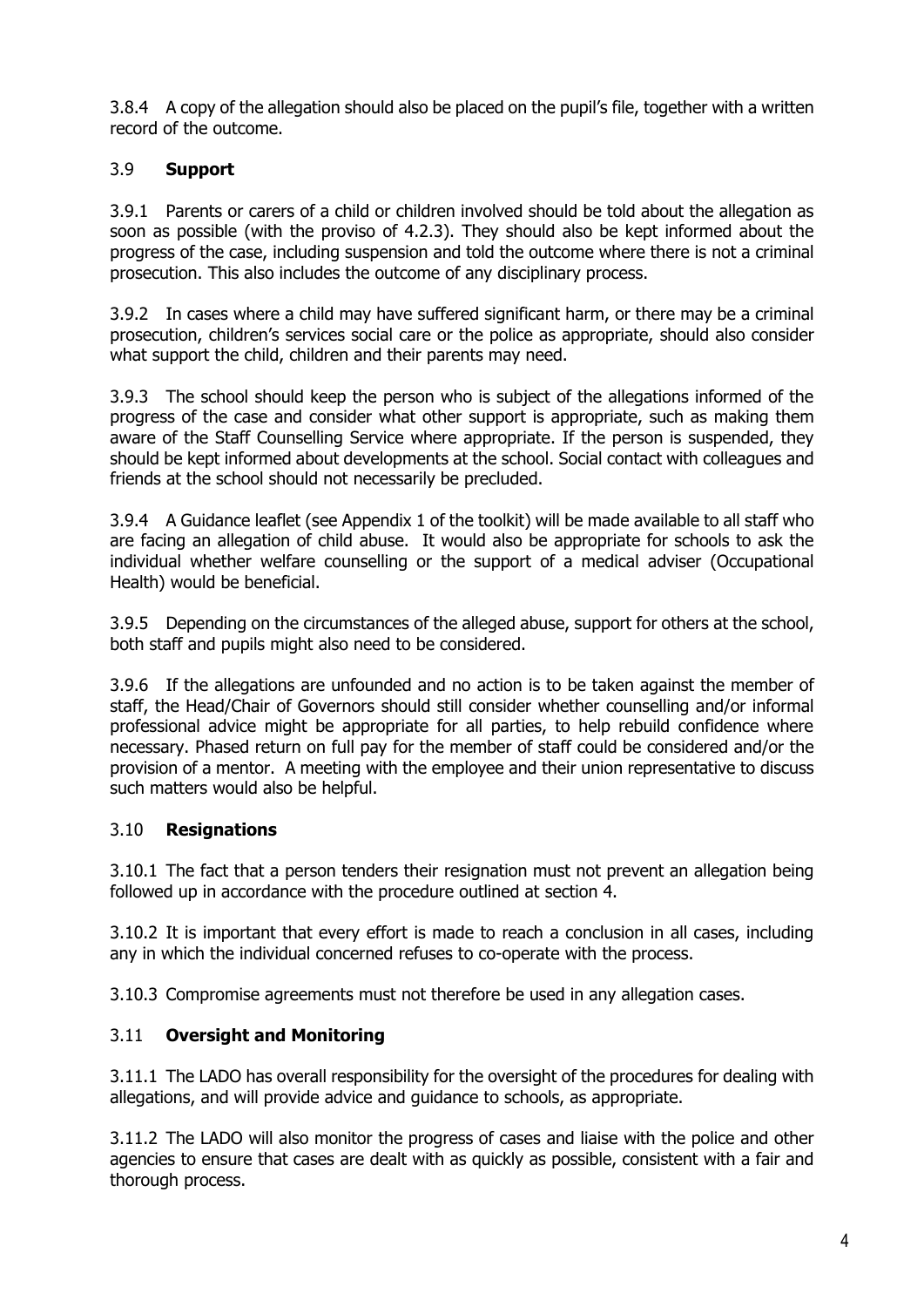3.11.3 The contact details for the designated LADO are set out at Appendix B of this document.

3.11.4 HR will work with the LADO to ensure the appropriate application of this procedure and will provide specific advice in cases of formal disciplinary action.

# **4 PROCEDURE**

# **4.1 Step 1: Reporting of Allegations**

4.1.1 All allegations should be reported to the Headteacher immediately, unless the allegation is about the Head in which case it should be reported to the Chair of Governors, or the Vice/Deputy Chair in the Chair's absence.

4.1.2 A written, dated record must be made by the Headteacher/Chair of Governors of the allegations as soon as practicable, but within **24 hours**.

4.1.3 The Headteacher (or Chair of Governors) must use the harm threshold descriptors below to decide how to proceed with the allegations:

- Behaved in a way that has harmed a child, or may have harmed a child and/or;
- Possibly committed a criminal offence against or related to a child and/or;
- Behaved towards a child or children in a way that indicates he or she may pose a risk of harm to children and/or;
- Behaved or may have behaved in a way that indicates they may not be suitable to work with children

4.1.4 Where appropriate an assessment of transferable risk to children with whom the person works should be undertaken. If in doubt, seek advice from the local authority designated officer (LADO). If the allegation does not meet the harm threshold it should be dealt with as a Low Level concern.

4.1.5 The LADO should be informed of all the allegations that meet the harm threshold so that they can consult the police and children services social care colleagues as appropriate. If the allegation falls under the remit of 3.1 above, the case should be reported to the LADO on **the same day**, where practicable.

4.1.6 The LADO should also be informed of any allegations that are made directly to the police or children's services social care.

4.1.7 The Headteacher/Chair of Governors should not investigate the allegation at this stage. However, serious consideration will need to be given as to whether it is appropriate to suspend the individual concerned (reference 3.7).

### **4.2 Step 2: Informing relevant parties**

4.2.1 The Headteacher/Chair of Governors should inform the accused person about the allegation as soon as possible **after** consulting the LADO and subject to 4.2.3 below. If the person is a member of a union or professional association, they should be advised to contact that organisation.

4.2.2 If the parents/carers of the child concerned are not already aware of the allegation, the LADO should also discuss with the Head/Chair of Governors how and by whom they should be informed.

4.2.3 However, where a strategy discussion is needed, or the police or children's services social care need to be involved (see 4.3.4 below), the Headteacher should not inform the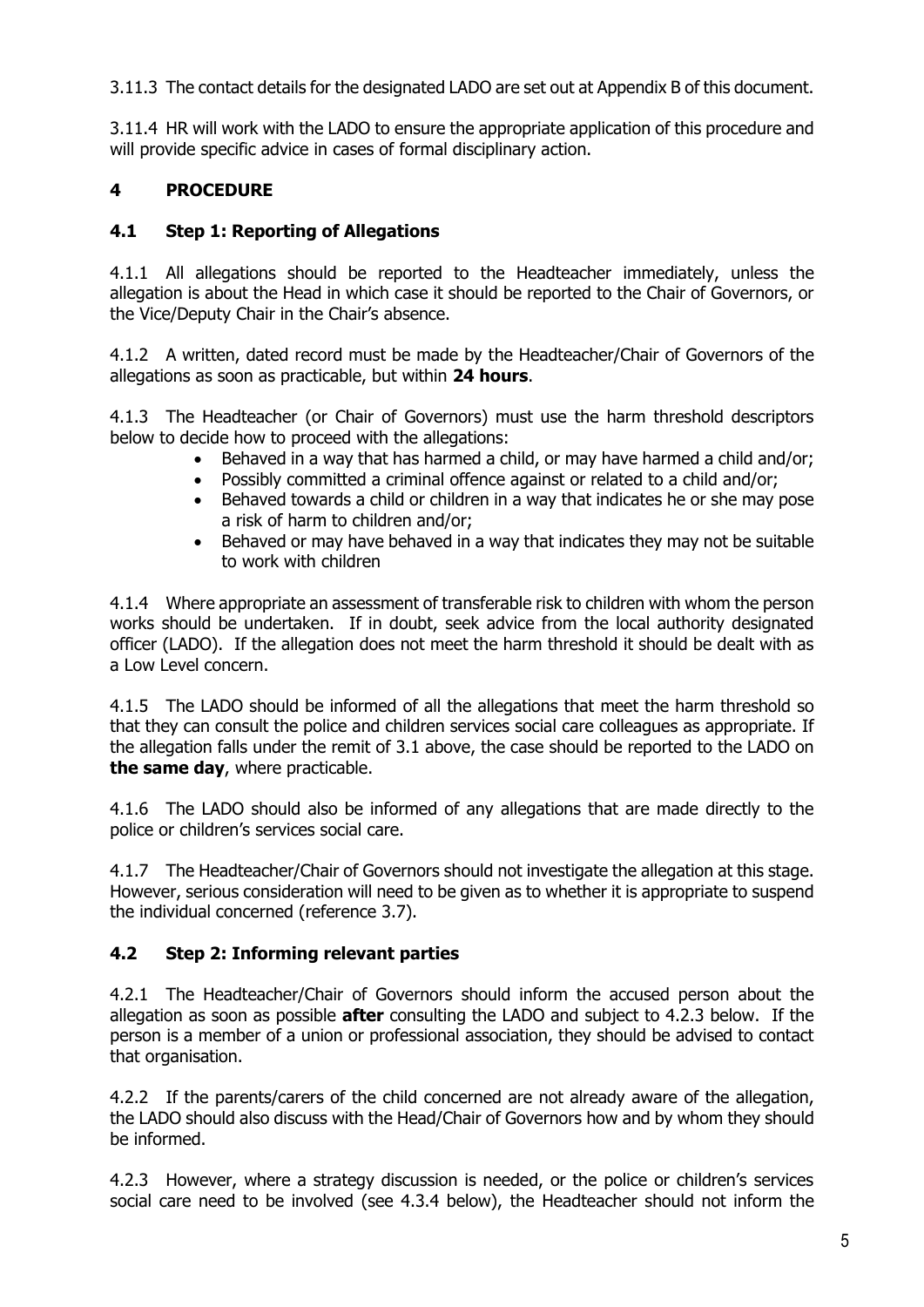relevant parties until those agencies have been consulted and agreed what information can be disclosed.

# **4.3 Step 3: Initial Evaluation**

4.3.1 There may be up to 3 strands in the consideration of an allegation:

- a police investigation of a possible criminal offence;
- enquiries and assessment by children's services social care about whether a child is in need of protection or in need of services;
- consideration by the school of disciplinary/capability action in respect of the individual.

4.3.2 The LADO should discuss the matter with the Headteacher/Chair of Governors, establish that the allegation is within the scope of these procedures and where necessary, obtain further details of the allegation and the circumstances in which it was made.

4.3.3 Consideration should also be given as to whether any other children may be likely to be at risk, in the light of the allegation and whether it might be necessary to review any previous allegations made.

4.3.4 If there is cause to suspect that a child is suffering or is likely to suffer significant harm, the LADO will contact children services social care and ask for a strategy discussion to be convened straight away. The focus of this discussion will be on the needs of the child or children who may be at risk.

4.3.5 The strategy discussion should include the LADO, HR and the Headteacher/Chair of Governors and take account of information that the school can provide about the circumstances or context of the allegation and the pupil and member of staff concerned.

4.3.6 If the 'threshold of significant harm' has not been reached, but a police investigation might be needed, the LADO should conduct a similar discussion with the police, school and other agencies to evaluate the allegation and decide how best to deal with it.

4.3.7 If the allegation is about physical contact, the strategy discussion or initial evaluation should take account of the fact that teachers and other school staff are entitled to use reasonable force to control or restrain pupils in certain circumstances (see also The Thomas Hardye School Code of Conduct).

4.3.8 However, the police must always be consulted about any case in which a criminal offence may have been committed.

#### **Dealing with a Low-Level Concern**

4.3.9 The term 'low-level' concern does not mean that it is insignificant, it means that the behaviour towards a child does not meet the threshold set out at 4.1.3.

4.3.10 A low-level concern is any concern – no matter how small, and even if no more than causing a sense of unease or a 'nagging doubt' – that an adult working in or on behalf of the school or college may have acted in a way that:

- Is inconsistent with the staff code of conduct, including inappropriate conduct outside of work and;
- Does not meet the allegations threshold or is otherwise not considered serious enough to consider a referral to the LADO. Examples of such behaviour could include, but are not limited to:
	- $\circ$  Being over friendly with children;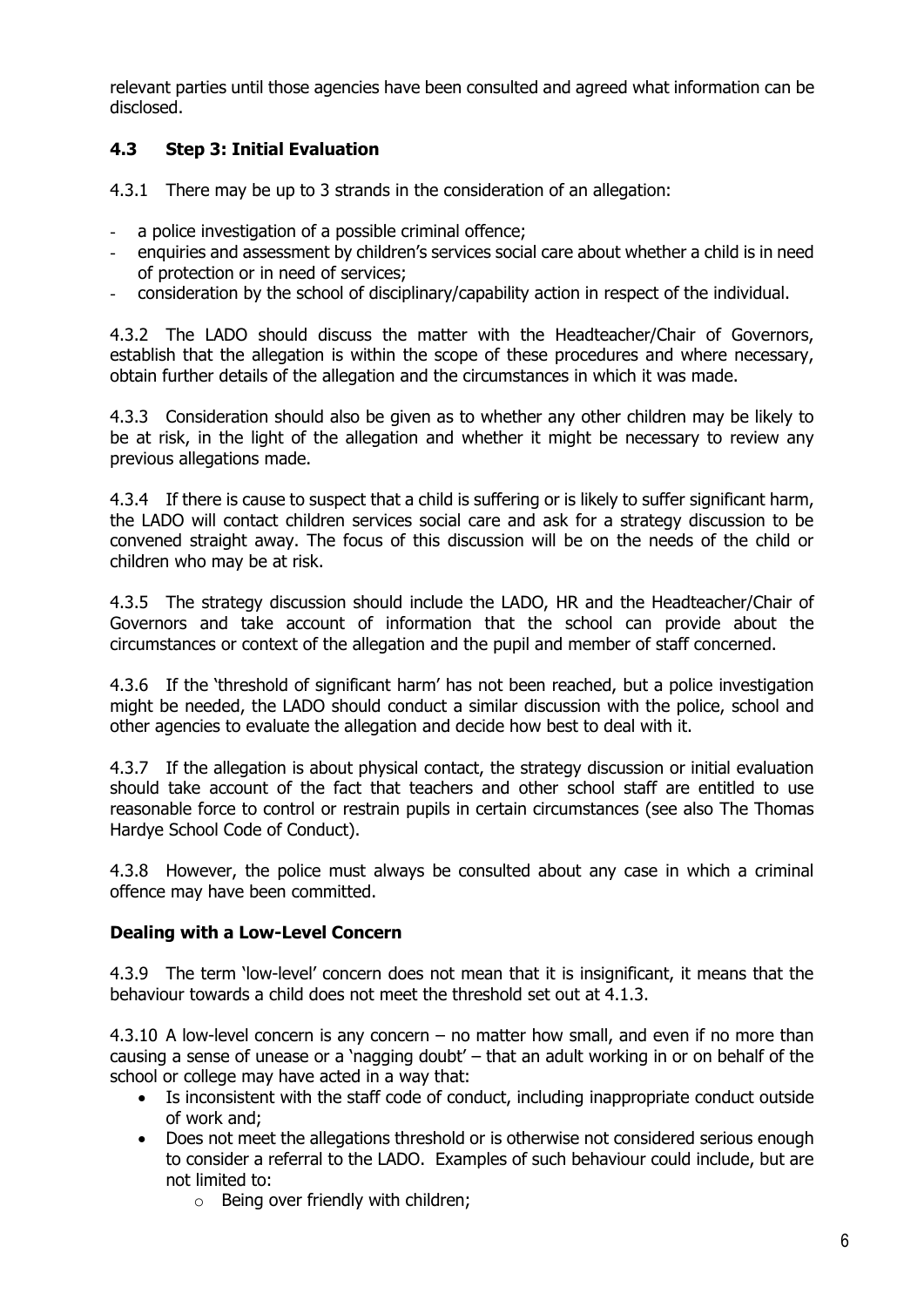- o Having favourites;
- o Taking photographs of children on their mobile phone;
- $\circ$  Engaging with a child on a one-to-one basis in a secluded area or behind a closed door;
- $\circ$  Using inappropriate sexualised, intimidating or offensive language. Such behaviour can exist on a wide spectrum, from the inadvertent or thoughtless, or behaviour that may look to be inappropriate, but might not be in specific circumstances, through to that which is ultimately intended to enable abuse.

#### **Sharing low-level concerns**

4.3.11 We recognise the importance of creating a culture of openness, trust and transparency to encourage all staff to share low-level concerns so that they can be addressed appropriately. We will create this culture by:

- Ensuring staff are clear about what appropriate behaviour is, and are confident in distinguishing expected and appropriate behaviour from concerning, problematic or inappropriate behaviour, in themselves and others
- Empowering staff to share any low-level concerns
- Empowering staff to self-refer
- Addressing unprofessional behaviour and supporting the individual to correct it at an early stage
- Providing a responsive, sensitive and proportionate handling of such concerns when they are raised
- Helping to identify any weakness in the school's safeguarding system

4.3.12 The Headteacher will use the information collected to categorise the type of behaviour and determine any further action, in line with the school's code of conduct.

### **Record keeping**

- 4.3.13 All low-level concerns will be recorded in writing. In addition to the details of the concern raised, records will include the context in which the concern arose, any action taken and the rationale for decisions and action taken. Records will be:
	- Kept confidential, held securely and comply with the Data Protection Act 2018 and UK General Data Protection Regulations
	- Reviewed so that potential patterns of concerning, problematic or inappropriate behaviour can be identified.
- 4.3.14 Where a pattern of such behaviour is identified, we will decide on a course of action, either through our disciplinary procedures or, where a pattern of behaviour moves from a concern to meeting the harms threshold as described in 4.1.3, we will refer it to the LADO.
- 4.3.15 Where a low-level concern relates to a supply teacher or contractor, we will notify the individual's employer, so any potential patterns of inappropriate behaviour can be identified.

### **References**

4.3.16 We will not include low-level concerns in references unless:

- The concern (or group of concerns) has met the threshold for referral to the LADO and is found to be substantiated and/or;
- The concern (or group of concerns) relates to issues which would ordinarily be included in a reference, such as misconduct or poor performance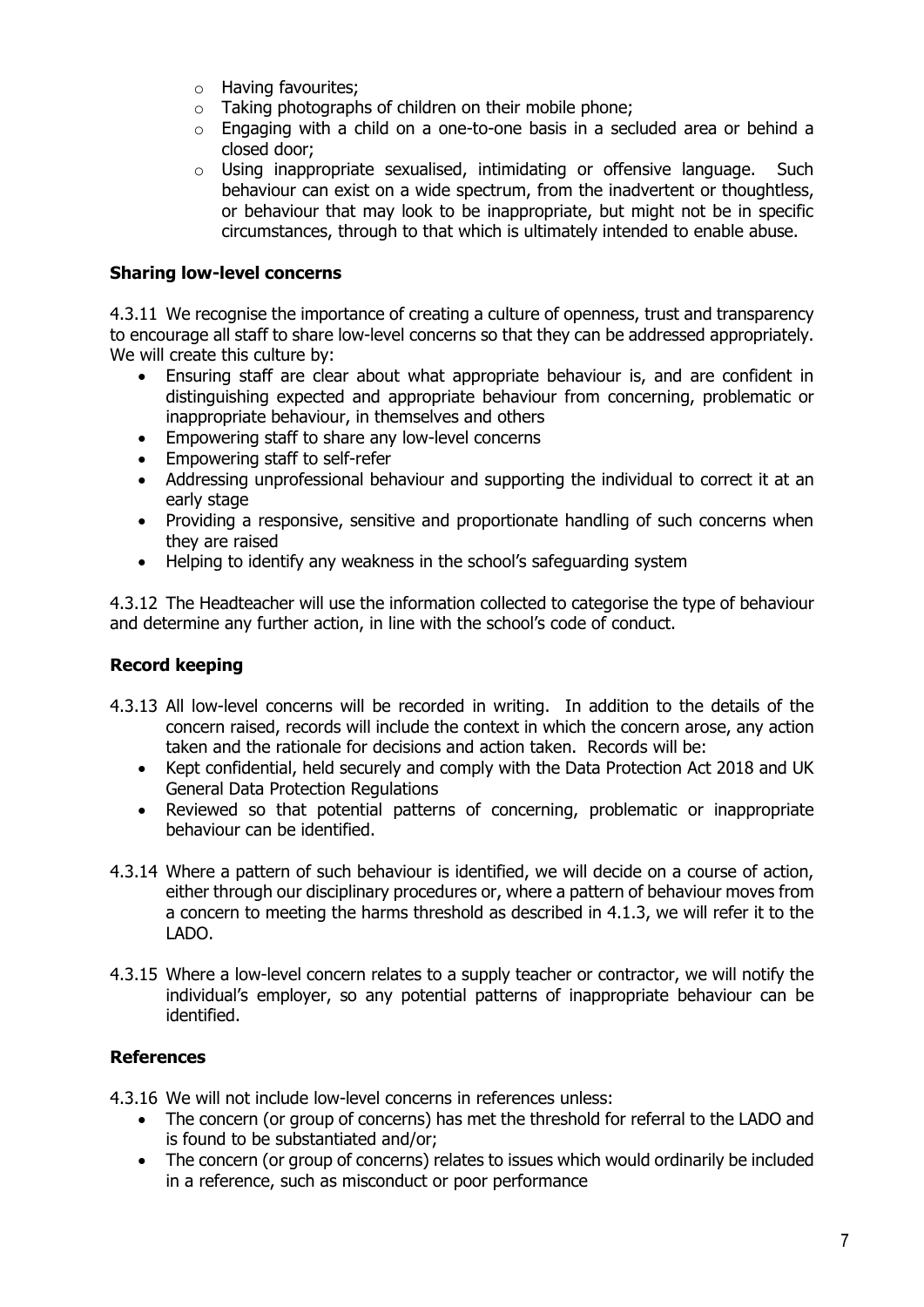# **4.4 Step 4: Action following initial evaluation**

4.4.1 If the child or children appear to be at risk of significant harm and in need of protection, there should be an urgent referral to local child protection agencies in accordance with the agreed procedures.

4.4.2 If as a result of the strategy discussion, there is reasonable belief to suggest that a criminal offence has been committed, the police will carry out a full investigation as outlined in section 4.6.

4.4.3 Where the initial consideration decides that the allegation does not involve a possible criminal offence or that there is no significant risk to the child, the LADO should discuss the next steps with the Headteacher/Chair of Governors and institute action as appropriate within 3 working days.

4.4.4 The options open to the school depend on the nature and circumstances of the allegation and the evidence and information available and will range from taking no further action to summary dismissal.

4.4.5 The LADO should continue to liaise with the school to monitor the progress of any case and provide advice and support as necessary. Reviews should be conducted at fortnightly or monthly intervals depending on the complexity of the case.

### **4.5 Unfounded and malicious allegations (refer to Appendix B for definitions)**

4.5.1 If the allegation is considered to be false, the LADO should refer the matter to children's services social care to determine whether the child concerned is in need of services, or may have been abused by someone else.

4.5.2 In respect of malicious allegations, consideration should also be given to whether disciplinary action against the pupil who made the allegation is appropriate.

4.5.3 The member of staff should be informed of the allegation verbally and in writing, if this has not already been done in line with 4.2.1. The suspension should be lifted immediately, if applicable. They should be told of the fact that no further action will be taken in accordance with disciplinary/child protection procedures and relevant support considered in respect of their return to work as well as other factors as appropriate on a case by case basis.

4.5.4 The Head/Chair of Governors should also inform the parents of the child or the children of the outcome and consider what counselling and support would be appropriate. Advice and support should be sought from the Local Authority as appropriate.

4.5.5 When a decision is made to take no further action, a written record should be made, including the reason for the decision. A copy of this should be provided to the employee.

### 4.6 **Police Investigation**

4.6.1 If a criminal investigation is required, the police will aim to complete their enquiries as quickly as possible consistent with a fair and thorough investigation and will keep the progress of the case under review.

4.6.2 A target date should be set for reviewing the progress of the investigation and this should take place no later than **4 weeks** after the initial evaluation.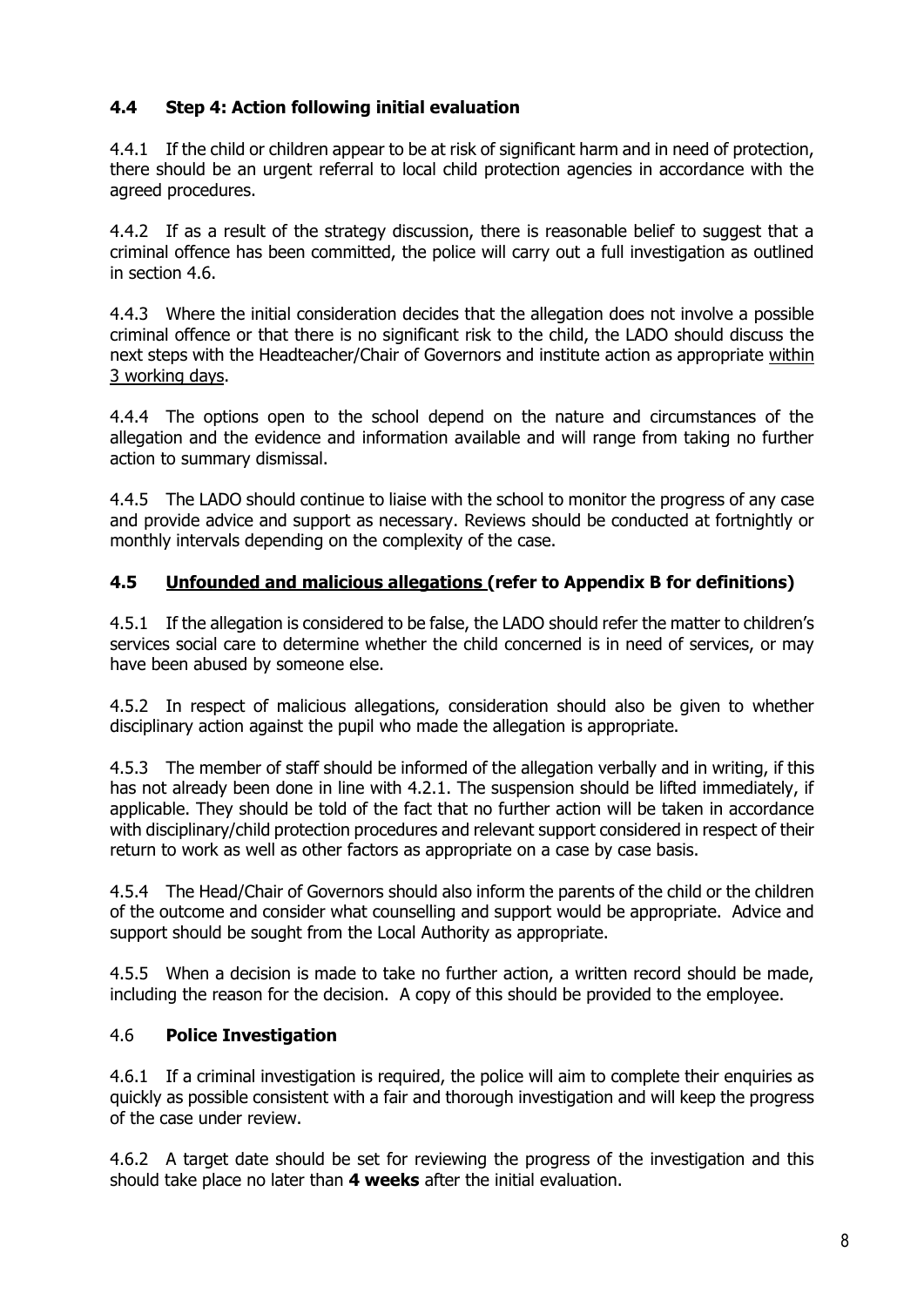4.6.3 When a decision has been made not to charge the individual with an offence or administer a caution, the police should, wherever possible, aim to pass all the information they have to the school within **3 working days**, as this may be relevant to a disciplinary case.

4.6.4 If the person is convicted of an offence the police should inform the school straight away. The action the school might take will depend on the circumstances of the case and consideration will need to be given to the different standard of proof required in disciplinary and criminal proceedings. For example, it may be the case that whilst there is no criminal prosecution that the standard of proof required for employment law purposes deems that dismissal is appropriate.

# 4.7 **Disciplinary action**

4.7.1 If a disciplinary hearing is required and can be held without further investigation, the hearing should be held within **15 working days** in accordance with The Thomas Hardye School Disciplinary Policy.

4.7.2 Notwithstanding 4.6.1 above, if a police investigation is being undertaken, consideration will need to be given as to whether disciplinary action can be taken in parallel with the criminal process, or whether the disciplinary process will need to await completion of the police enquiries and/or prosecution. In cases where a disciplinary investigation/action is undertaken in parallel with the criminal process it will have been agreed with the police that there is no requirement to await the completion of enquiries and/or prosecution.

4.7.3 Where further investigation is required to inform consideration of disciplinary action, the Head/Chair of Governors should appoint an appropriate level Investigating Officer, in consultation with HR.

4.7.4 If further evidence comes to light during the course of the investigation, referral to child protection agencies may need to be considered.

4.7.5 The investigating officer should aim to provide a report to the school within 10 working days.

4.7.6 Within **2 working days** of receipt of the report, the Headteacher/Chair of Governors should consult HR and decide whether a disciplinary hearing is needed. If this is the case, the hearing should be held within **15 working days.**

### **5 Step 5: Referral to DCSF**

5.1 On conclusion of the case, where an allegation has been substantiated, the school should consult the LADO who will also liaise with HR about whether a referral to DCSF for consideration of List 99 action or by the GTC is required, or advisable. If a referral is appropriate the report should be made within **one month**.

### **6 Step 6: Formal Review**

6.1 In cases where an allegation has been substantiated, the LADO should review the circumstances of the case with the Head/Chair of Governors and determine whether there are any improvements that could be made to the school's procedures/practice, to help prevent similar events occurring in the future.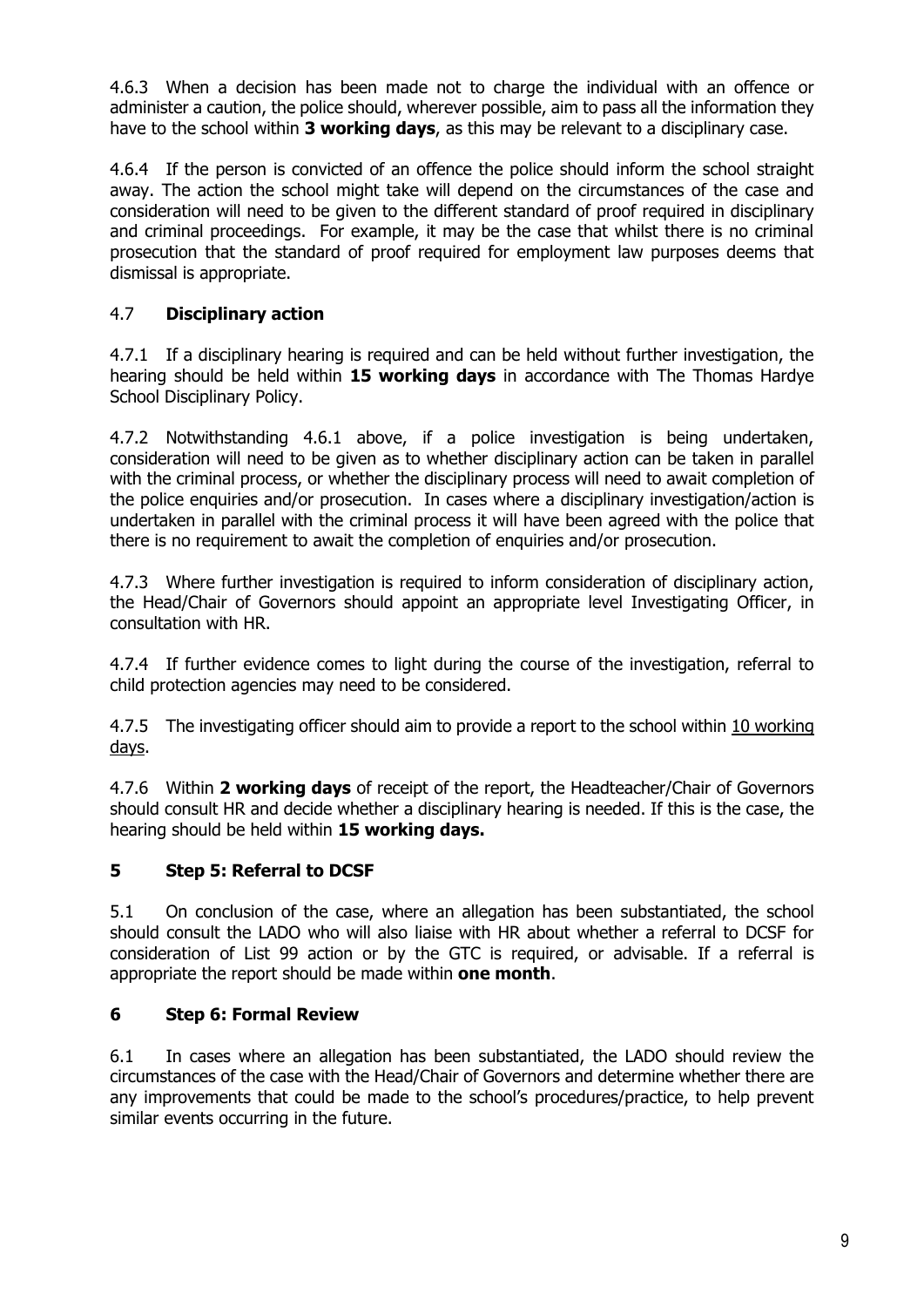# **Appendix B**

#### **Definitions**

# **1.1 Types of Allegation**

# **(i) No further action after initial consideration**

Initial consideration means the discussion about whether the alleged incident constitutes an allegation within the scope of the Local Safeguarding Children Board (LSCB) procedures, ie the initial discussion with the LADO, Social Care or Police following which there may be no need for further action under the procedures. It does not mean following an initial assessment undertaken in accordance with the Framework for the Assessment of Children in Need and their Families.

### **(ii) Unfounded**

This indicates that the person making the allegation misinterpreted the incident or was mistaken about what they saw. Alternatively they may not have been aware of all the circumstances. For an allegation to be classified as unfounded, it will be necessary to have evidence to disprove the allegation.

### **(iii) Unsubstantiated**

This is not the same as a false (malicious) allegation. It simply means that there is insufficient identifiable evidence to prove or disprove the allegation.

#### **(iv) Malicious**

This means there is evidence to show that there has been a deliberate act to deceive and the allegation is false.

### **1.2 Chair of Governors**

Responsible for liaising with the Headteacher/designated teacher at the school over matters regarding child protection issues, or in the case of allegations against the Headteacher, liasing with the LA designated officer/HR over appropriate action to take.

### **1.3 Local Authority Designated Officer (LADO)**

Has overall responsibility for ensuring that the school and LA have procedures for dealing with allegations, resolving any inter-agency issues and liaising with schools and the Local Safeguarding Children Boards (LSCB) on the subject.

The LADO role for schools in Dorset is fulfilled by the Safeguarding Officer.

Telephone: 01305 225057 Email: [a.burr@dorsetcc.gov.uk](mailto:a.burr@dorsetcc.gov.uk)

#### **1.4 Dorset Safeguarding Children Board**

Key statutory mechanism for agreeing how the relevant organisations in each local area will co-operate to safeguard and promote the welfare of children.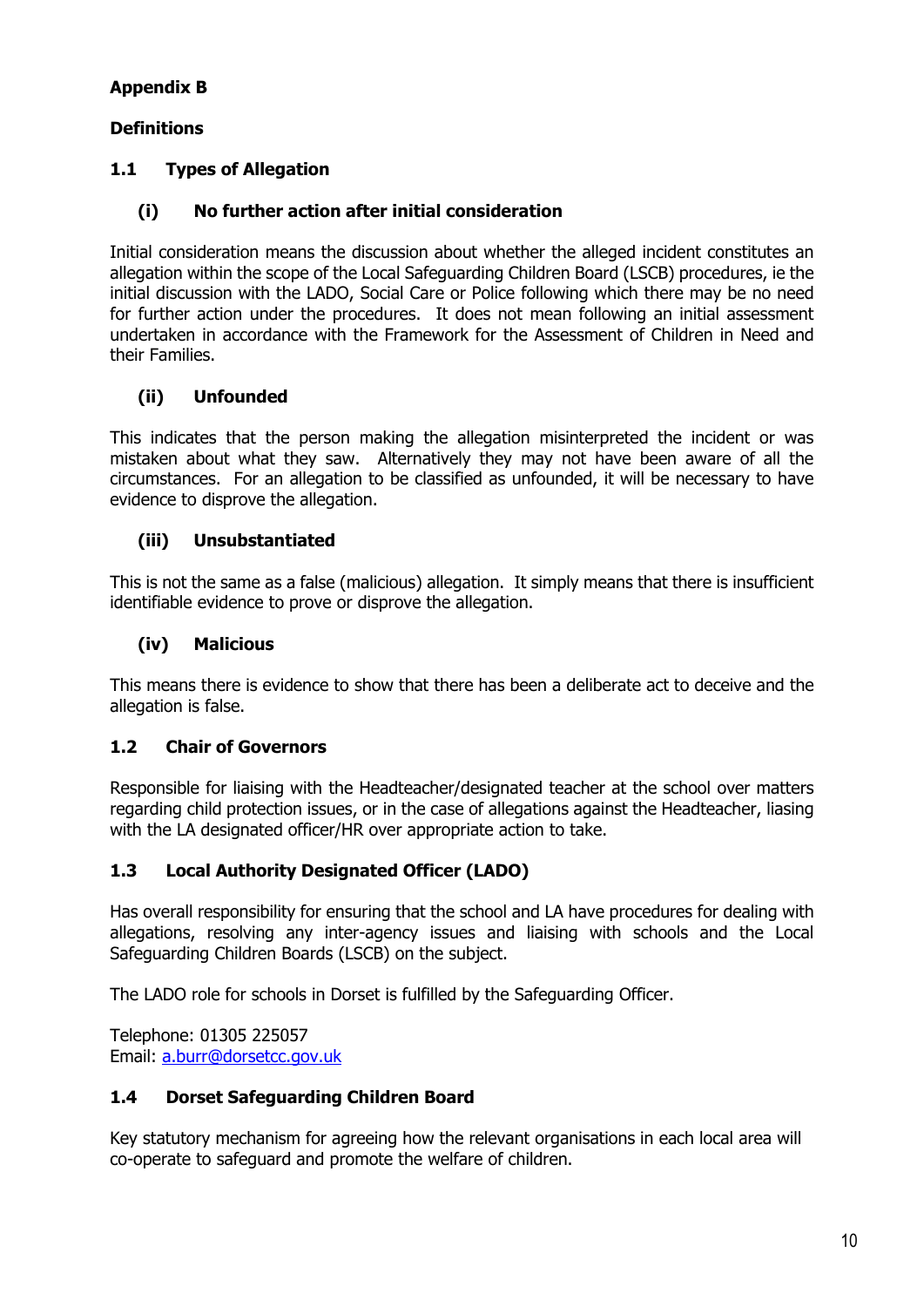# **Appendix C**

#### **Further Reference documents**

#### **Safeguarding Children and Safer Recruitment in Education, January 2007.**

- chapter 5 deals with allegations of abuse against teachers and other school staff.

#### **"Working Together to Safeguard Children 2006 - a guide to inter-agency working to safeguard and promote the welfare of children", HM Government 2006**

-updated document that sets out how individuals and organisations should work together to safeguard and promote the welfare of children.

#### **Section 550A of the Education Act 1996: The Use of Force to Control or Restrain Pupils DfEE/10/98**

- forbids corporal punishment, but allows all teachers to use reasonable force to prevent a pupil from committing a criminal offence, injuring themselves or others, damaging property, acting in a way that is counter to maintaining good order and discipline at the school.

#### **Joint NEOST/Teacher Unions Guidance on Education staff and child protection: Staff facing an allegation of abuse, September 2002.**

- Guidelines on Practice and Procedure.

**Allegations against Education Staff – thresholds for and alternatives to suspension,**  National Network of Investigation & Referral Support Co-ordinators, updated February 2005

#### **Disciplinary Policy and Toolkit for Schools Based Employees (to be made available to schools academic year 06/07 – in the interim, refer to school's existing policy)**

#### **Capability Procedure – A Framework for School Based Employees**

**School Whistleblowing Policy** – A Framework by which staff can voice their concerns in good faith about practice within the school without fear of repercussion and in accordance with the Public Interest Disclosure Act 1998.

#### **School Code of Conduct – Guidelines for Safe Working Practice for the Protection of Children and Staff**

**What to Do if you are Worried that a child is Being Abused**, HM Government, 2006.